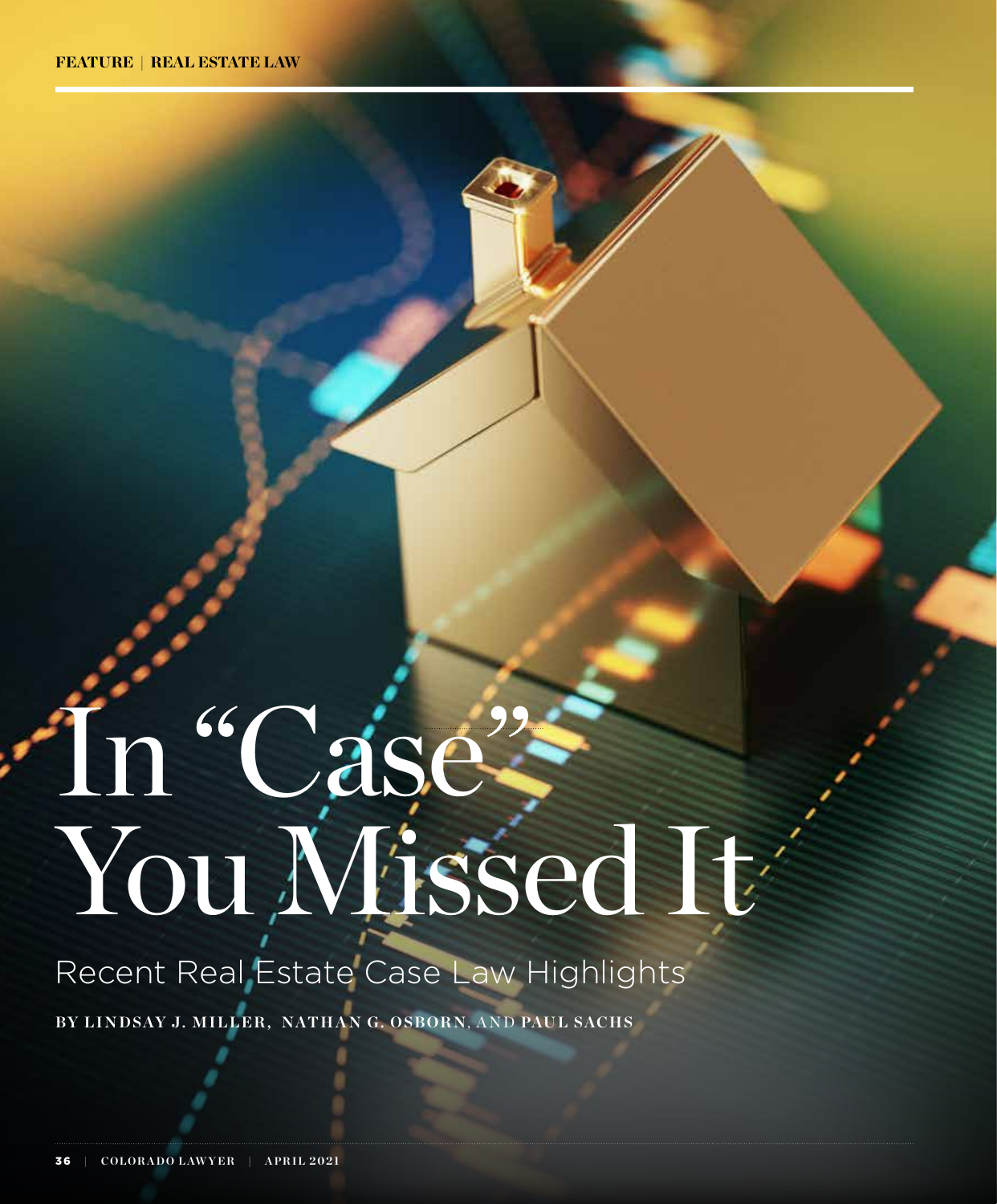*This article highlights significant recent real estate cases affecting Colorado practitioners.* 

his article highlights significant real<br>
estate cases decided in 2019 and 2020.<br>
The major themes and landmark<br>
rulings for this time period fall into<br>
four categories: (1) homeowners' association estate cases decided in 2019 and 2020. The major themes and landmark rulings for this time period fall into (HOA) rights and easements, (2) the standard of care in construction matters and CRCP 55, (3) what constitutes a "lien" and what makes a lien or document "spurious," and (4) taxation/ land use analysis.

## HOA Rights and Easements

The Court of Appeals published several noteworthy opinions examining HOA and easement issues.

# *Construing Declarations*

*FD Interests, LLC v. Fairways at Buffalo Run*<sup>1</sup> was an appeal from the Adams County District Court of a dispute centered around the interpretation and reformation of a residential development's common interest community declaration.

In 2005, a developer purchased 12.5 acres of real property adjacent to the Buffalo Run Golf Course in Commerce City (the Property) through FD Interests, LLC (FDI) and Fairways Land, LLC for a residential development of patio homes. The developer carried out the project through several entities: FDI; Fairways Builders, Inc. (Builders); Buffalo Run Fairways, LLC (BRF); and Fairways Homes, LLC (Homes) (collectively, the Developer Entities). In January 2006, Builders recorded the "Amended and Restated Declaration of Covenants, Conditions and Restrictions for Fairways at Buffalo Run Homeowners Association, Inc." (the CCR), which created the HOA for the common interest community, "The Fairways at Buffalo Run." As required by CRS § 38-33.3-205(1)(h), the CCR set a deadline for development activity, which provided that development rights would expire if there was a gap of more than five years between construction projects.

Development of the Property began after the CCR was recorded, but construction stalled during the Great Recession. On December 31, 2009, the Developer Entities recorded their most recent supplemental declaration, thereby starting the five-year clock on the development deadline. When the Developer Entities were ready to resume construction, the time limit to develop the Property had expired. After development began again in January 2016, the HOA blocked the developers from entering the Property. The Developer Entities sued the HOA, seeking, among other things, a declaratory judgment that FDI and Homes owned the undeveloped portion of the property. The HOA and the unit owners, who were HOA members, filed counterclaims for a declaratory judgment determining ownership of the undeveloped portion of the Property and reformation of the CCR and other documents governing the common interest community.

The trial court found that the "parties d[id] not dispute the fact that the [CCR] was intended to govern the common interest community now known as The Fairways at Buffalo Run" and concluded that the Property was subject to the CCR.2 But after identifying inconsistencies in the Property's chain of title, the court reformed the CCR by adding BRF to the CCR's signature line, because despite its sole ownership of the Property at the time, it had not executed the CCR. The court reasoned that this reformation would cure the title defects.

The Court of Appeals framed two issues for resolution: (1) whether the CCR encompassed the entire Property from the outset or excluded the undeveloped portions of the Property from the community until they were specifically annexed into the development through recordation of supplemental plats and declarations, and (2) whether errors in the chain of title for the Property and the units built on it warranted reformation of the CCR.

 On appeal, the Developer Entities argued that the trial court (1) incorrectly interpreted the CCR because the undeveloped portions of the property were never annexed into the common interest community and were not encumbered by the CCR; (2) lacked the power to reform the CCR to add BRF as a signer of the same; and (3) erred by ordering conveyance of the subdivision roads to the HOA by FDI.

This case is noteworthy because the Court of Appeals held in pertinent part that the trial court accurately determined the CCR encompassed the entire property when the community was established, and this resolved the HOA's title concerns. Thus, it was unnecessary for the trial court, in equity, to reform the CCR. However, "because the trial court's erroneous exercise of its equitable powers did not affect any party's substantial rights . . . this error was harmless . . ."3

The Court affirmed the judgment and remanded the case to address the HOA's request for attorney fees and costs.

The Colorado Supreme Court has granted certiorari on whether the Court of Appeals:

1. erred by concluding that a common interest community's declaration encumbered the entire undeveloped property at the time of filing, even though the record owner of the undeveloped property was not the party who signed or recorded the declaration; 2. properly determined that a non-owner's signature on the declaration was legally sufficient to encumber the Property, where all of the Developer Entities controlled by the same individual were acting in concert and intended to subject the entire Property to the declaration; and

3. erred in concluding that the district court's equitable reformation of the declaration was unnecessary and erroneous.<sup>4</sup>

### *Easement Requirements*

Turning from association covenants to association easements, *Kroesen v. Shenandoah Homeowners Ass'n*<sup>5</sup> examined what it takes to meet the requirements of both common law and the Colorado Common Interest Ownership Act (CCIOA)<sup>6</sup> to create an easement.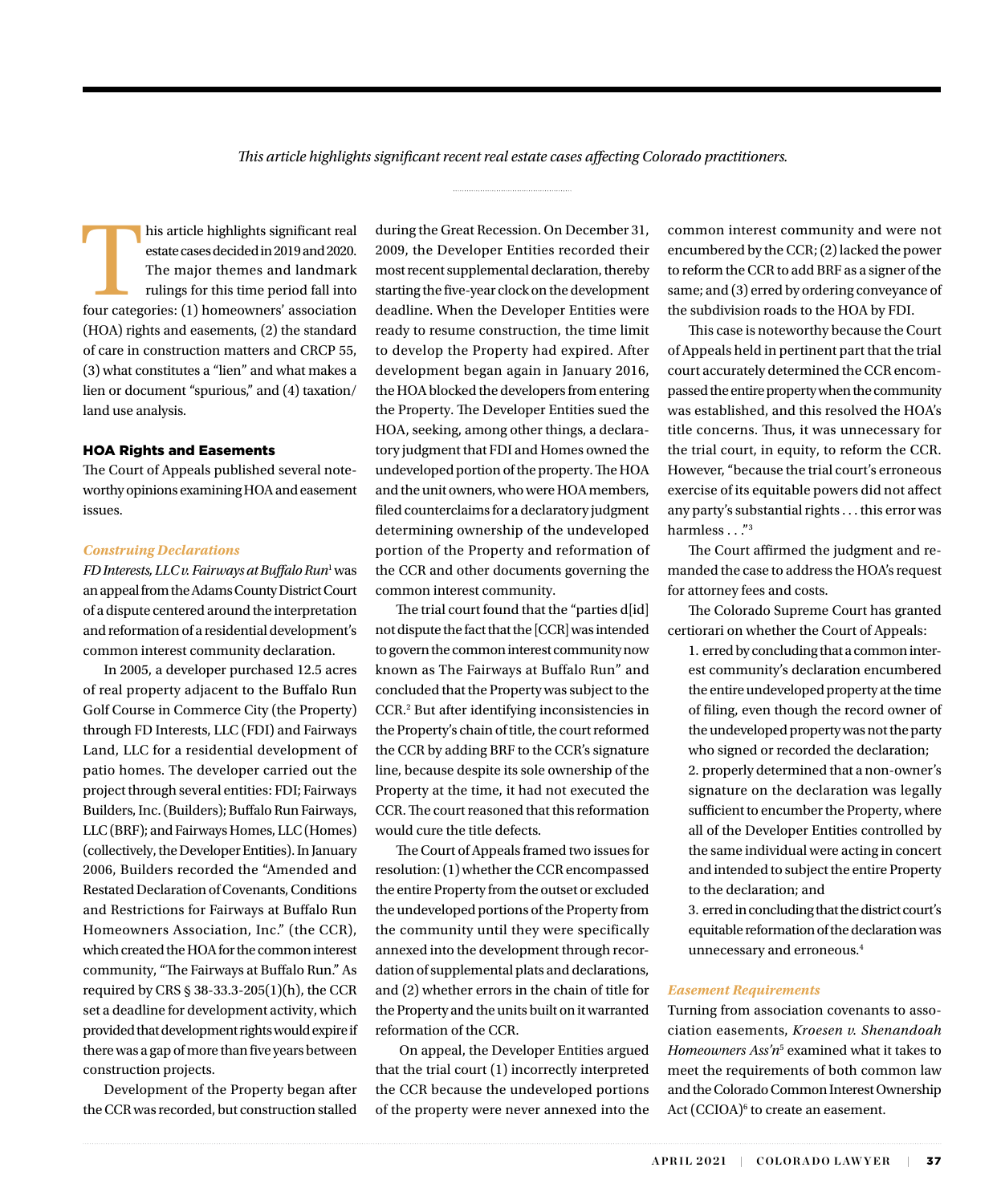In *Kroesen*, a developer divided a property into two subdivisions, Shenandoah (created in 1989) and Highlands (created in 1994), by recording declarations for each. The developer also recorded plats that depicted two roads, Blue Ridge Road and Colonial Road, portions of which follow the boundary between the two subdivisions. The plats also created an alleged easement (Subject Easement) that purportedly allowed owners in the Highlands to access their properties over the roads. The amendments to the Shenandoah plat that took place before 1994 referred to the Subject Easement in general terms such as an "access road easement."7 None of the pre-1994 plats describe "adjacent subdivisions" with specificity.<sup>8</sup>

The developer established a homeowners' association for each subdivision. The developer later filed another plat that created new tracts within Highlands, including Tracts A and B. A subsequent owner of Tracts A and B recorded a plat consolidating them into Tract AB. Tract AB is adjacent to Shenandoah and abuts Blue Ridge Road.

Before Tracts A and B were consolidated, the Shenandoah HOA board of directors approved an easement over Blue Ridge Road to benefit Tract A, but no recorded document reflects the board's approval of the Subject Easement. The HOA members did not ratify the board's approval of the easement or otherwise authorize an easement to benefit Tract AB.

The Kroesens purchased Tract AB from the former owner in 1999 and signed a contract to sell it in 2015. Before the closing, however, the president of the Shenandoah HOA board of directors told the Kroesens' real estate agent that the owners of Tract AB had no right to use either road to access the property. The purchasers refused to close on the property after learning of the easement issue.

The Kroesens brought claims against the Shenandoah HOA and its board of directors' president (collectively, defendants) for (1) a declaratory judgment that the owners of Tract AB have an easement over the roads, (2) a permanent injunction enjoining the Shenandoah HOA from interfering with their access to Tract AB over the roads, (3) an award of their expenses and lost profits for intentional interference with

their purchase contract, and (4) damages for slander of title from the HOA statement that there was no easement.

The district court granted summary judgment for the Kroesens on their declaratory judgment claim. After a bench trial, the court awarded the Kroesens damages on the intentional interference with contract claim to compensate them for their inability to sell the property pending litigation, but it did not award them lost profits. The court resolved the slander of title claim against the Kroesens because they had not proved the element of malice. The permanent injunction was dismissed.

On appeal, defendants argued that under common law principles, the plats amending the declaration for Shenandoah Subdivision did not contain sufficient specificity to create an easement over the roads benefiting Tract AB. The amendments to the declaration for Shenandoah Subdivision describe the nature of the easement with reasonable certainty. The plats also provide reasonable certainty as to the identity of the servient estate, Shenandoah Subdivision, where the roads are located. The Court of Appeals determined that although the description in the plats amending the declaration for the Shenandoah Subdivision of "'adjacent subdivisions, and future subdivisions' is a thin description of a dominant estate,"9 the language is sufficient given the circumstances surrounding the easement's creation, the purpose for which the easement was created, and the record notice in Shenandoah Subdivision's chain of title describing the easement, which places good faith purchasers of tracts in Shenandoah Subdivision on notice of the easement. Therefore, under the common law test for creating an easement, Tract AB benefits from an easement over the roads.

The Court also considered whether the developer complied with the CCIOA requirements for creating an easement.The developer reserved for itself a development right to "establish a non-exclusive easement and right of way [over] all or any portion of the [original property]"10 in the declaration for Shenandoah Subdivision and later exercised that right in plats amending the declaration. The CCIOA did not require the developer to expressly reference the easement in each plat, so the developer's descriptions of the easement satisfied the CCIOA requirements. Thus, the district court did not err by granting summary judgment on the declaratory judgment claim.

 The Kroesens appealed the district court's denial of their request for lost profits. Because the expert's testimony was unclear as to the comparative value of Tract AB and the other lot, and the evidence showed that Tract AB retained market value and would eventually sell at or above the contract price specified in the terminated contract, the subject property had not become unmerchantable, so the Court held that the Kroesens were not entitled to recover lost profit damages.

The judgment was affirmed.

## *Community Interest Property*

*Woodbridge Condo Ass'n, Inc. v. Lo Viento Blanco, LLC*<sup>11</sup> continued the easements theme, examining them within the context of community interest property.

This case involved a 0.452-acre piece of property in Snowmass Village (Disputed Property). In the 1970s, L.R. Foy Construction Co., Inc. (Foy) built several condominium buildings on a larger parcel that included the Disputed Property, though none of the buildings are situated on the Disputed Property.

In 1975, Foy conveyed the larger parcel, not including the disputed parcel, to Woodbridge Condominium Ass'n, Inc. (Woodbridge). From 1975 through 2012, Woodbridge used the Disputed Property in a variety of ways. As the Court of Appeals noted, "[a]ll this would seem, considered in a vacuum, to make out a case for adverse possession of the disputed parcel."12 But a letter from "Woodbridge to Foy in 1992 offering to buy the disputed parcel doomed that idea."13 Foy did not respond to the offer. No record owner of the disputed parcel used it for any purpose from 1975 until 2011.

Lo Viento Blanco, LLC (Lo Viento) then purchased the Disputed Parcel at auction in 2010 and presented plans to Woodbridge to build on it. Woodbridge then filed this case claiming adverse possession to prevent the construction. Alternatively, Woodbridge claimed to have a prescriptive easement over the disputed parcel. Lo Viento counterclaimed to reform the deed it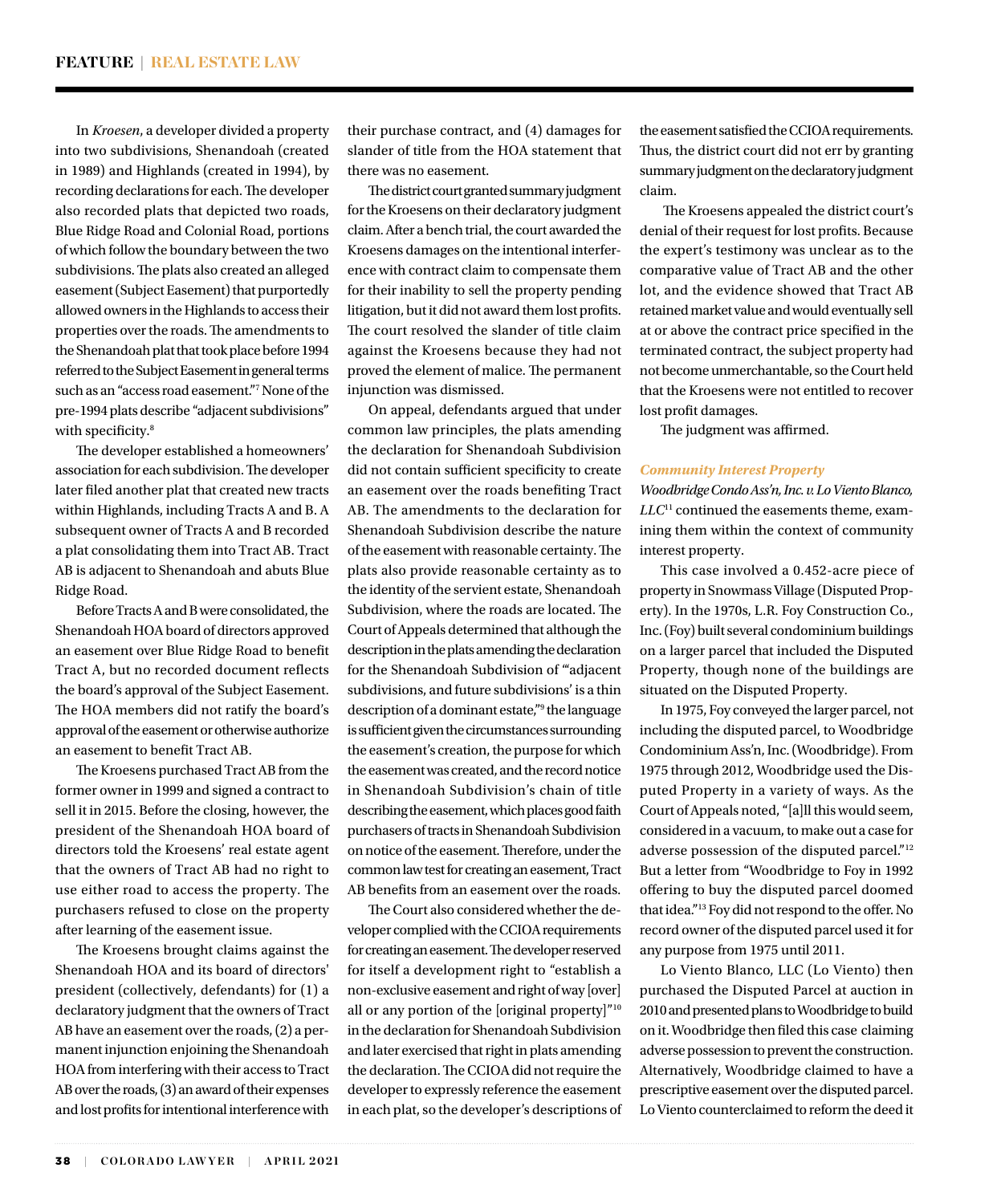had received in 2010 and to quiet title. At that time, the trial court found that Woodbridge "had acquired title by possession," prompting Lo Viento to appeal in  $2016.<sup>14</sup>$  A Court of Appeals division reversed. On remand, the trial court found that Woodbridge was entitled to a prescriptive easement over most of the disputed parcel, and it issued another order identifying the bounds, uses, and nature of the easement.

Lo Viento appealed the orders issued on remand. It challenged the finding that Woodbridge was entitled to a prescriptive easement, relying on the prior division's conclusion that Woodbridge's offer to buy the disputed parcel defeated Woodbridge's claim for adverse possession because the letter rebutted the presumption of adversity raised by Woodbridge's possession. The Court found that Woodbridge proved adverse use by consistently treating the Disputed Property as if it belonged to Woodbridge and did so "without express or implied authorization."15 The Court further found that the prior appeal and the previous treatment of the 1992 letter were irrelevant because the prior appellate division "addressed only the requirement of adversity in the adverse possession context."16 The Court also rejected an argument that correspondence granted Woodbridge permissive use to landscape the Disputed Parcel, because the letter's language was conditional and Woodbridge never agreed to its terms. Woodbridge established its entitlement to a for prescriptive easement.

Alternatively, Lo Viento challenged the scope of the easement. However, the Court determined that the trial court properly applied the legal principles governing the determination of permissible use under a prescriptive easement and did not err in its determinations as to the four types of permissible uses.

Lastly, the Court rejected Lo Viento's argument that Colorado law doesn't recognize exclusive easements, relying on real property treatises cases from California.

The judgment was affirmed. A Petition for Writ of Certiorari was partially granted in this case on September 8, 2020.17

# Standard of Care in Construction and CRCP 55

In *Ferraro v. Frias Drywall, LLC*, <sup>18</sup> the Court of

Appeals made a few (perhaps surprising) first impression determinations in the world of construction, which also have application to general litigation. First, it considered whether a court may sua sponte reconsider liability to

"

In *Ferraro v. Frias Drywall, LLC,* the Court of Appeals made a few (perhaps surprising) first impression determinations in the world of construction, which also have application to general litigation.

,,

determine the viability of a claim after entry of a clerk's default under CRCP 55 but before entry of default judgment. Second, it decided the extent of a homeowner's and/or contractor's duty to inspect a property for asbestos.

The Ferraros entered into an oral contract with Frias Drywall, LLC (Frias) to remove a popcorn ceiling from their home. After Frias completed the work, the Ferraros discovered asbestos. They hired a mitigation company to remove the asbestos and sued Frias, alleging that it negligently failed to test for asbestos before beginning construction. Frias did not respond to the Complaint and the clerk entered a default.

The trial court then sua sponte held a hearing on damages. Because the default issue was novel, the trial court relied on federal authority interpreting Fed. R. Civ. P. 55, which is similar to CRCP 55, and determined that it had authority to "examine the sufficiency of a legal claim after a default is entered."19 The trial court further determined that although the Department of Public Health and Environment's amended regulations created an inspection duty with respect to single-family residences, there was no guidance on "who owes that duty."20 In applying common law negligence principles, the trial court found that the duty rests with the homeowner, not the contractor, and it denied the motion for default judgment and dismissed the case.

On appeal, the Ferraros argued that the clerk's entry of default established liability as a matter of law and precluded the court from further considering the issue. The Court of Appeals noted that "a default judgment comprises two steps: 'entry of default' by the clerk and 'entry of judgment' by the court."21 The entry of default accepts the complaint's allegations and establishes the defendant's liability but does not establish damages, so entry of a default is nothing more than "an interlocutory order that, alone, determines no rights or remedies,"22 and until damages are determined and judgment is entered, the judgment is not final. As a matter of first impression, the Court determined that authority exists under CRCP 55(c) to set aside entry of a default and dismiss a case for a complaint's legal insufficiency, because such a finding is consistent with the rule's "good cause" requirement.23

The Ferraros also argued that the trial court erroneously found that homeowners of single-family dwellings have a duty to inspect for asbestos and contractors do not. The Court found no common law tort duty that would otherwise protect the homeowners in this circumstance because Colorado asbestos control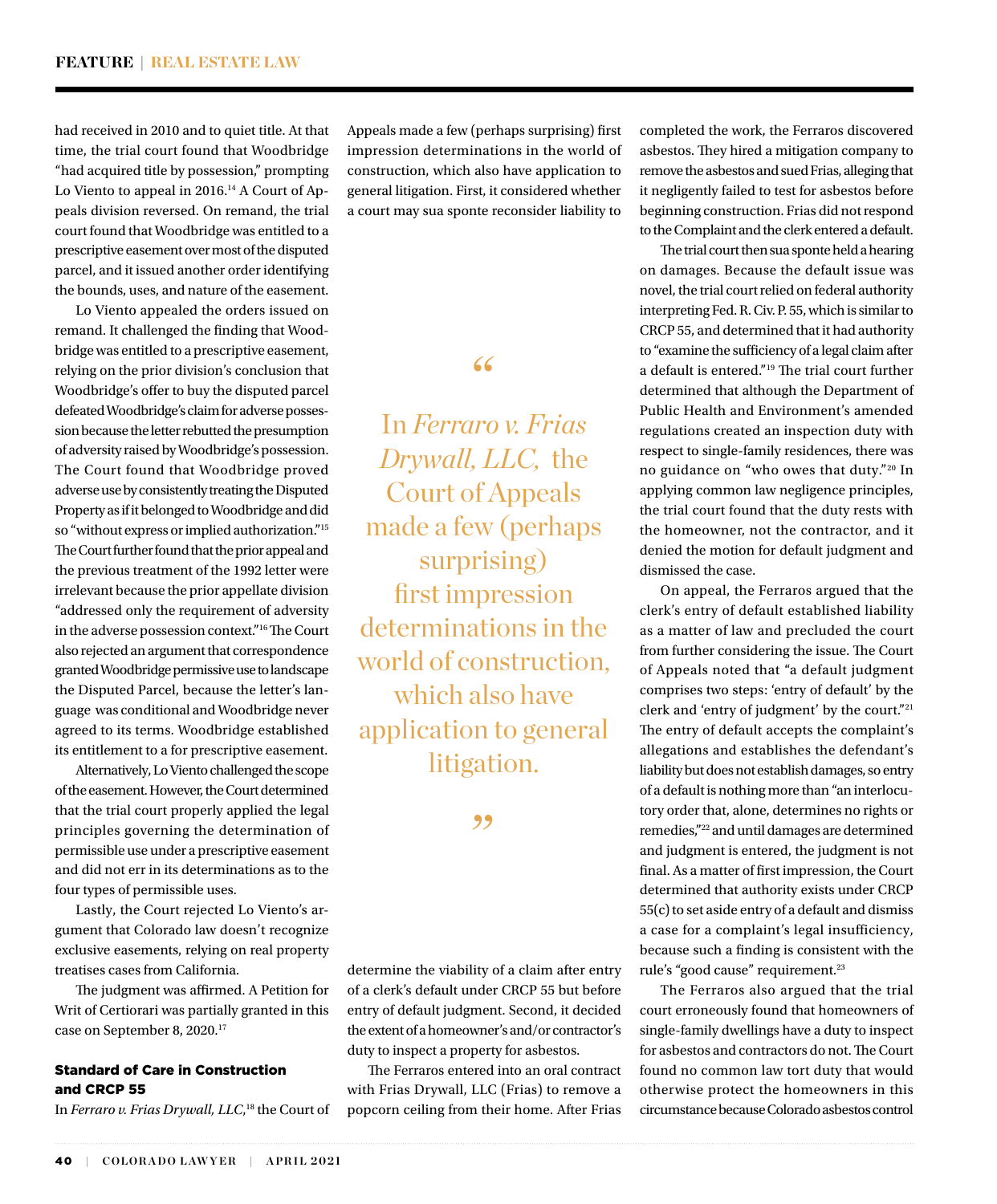statutes operate to protect the "general public from friable asbestos in public areas."24 Further, the asbestos regulations the Ferraros relied on excluded single-family residences.

The judgment was affirmed.

# What is a "Lien" and What Makes it "Spurious"?

The Court of Appeals issued several interesting decisions regarding liens. What constitutes a "lien" and what exactly makes it "spurious" were discussed in the following cases.

## *Judgment Liens*

*Franklin Credit Management Corp. v. Galvan*<sup>25</sup> involved Franklin Credit Management Corp.'s (Franklin) efforts to execute on a judgment and whether a valid judgment lien is a condition to obtaining a writ of execution on real property. The undisputed facts revealed that Franklin obtained a default judgment against Galvan in 2007 for \$43,037 and then recorded a transcript of judgment in Adams County. However, Franklin did not execute on the judgment and it expired in 2013.

In 2016, Franklin re-recorded the transcript of judgment but did not revive the judgment under CRS § 13-52-102(1). In 2018, Franklin obtained a writ of execution and delivered it to the Adams County Sheriff. The Sheriff recorded a certificate of levy and served Galvan. Galvan moved to set aside the writ of execution, arguing that because the judgment lien expired in 2013 and had not been revived, Franklin's writ of execution was "improper."26 In response, Franklin asserted that although the lien had expired, the judgment itself was still valid, and it had the right to execute on the judgment.

The trial court found that the judgment lien had expired and was not revived, and it set aside the writ of execution. Interestingly, the trial court did not consider whether a judgment lien was required and whether Franklin could execute on its judgment via writ of execution and certificate of levy; the Court of Appeals noted that "[i]n fairness to the district court, these arguments were not clearly presented," even though Galvan did not dispute that these issues were preserved.<sup>27</sup> Galvan was awarded his attorney fees and costs under CRS § 13-17-102.

Franklin appealed, arguing that a valid judgment lien is not a prerequisite to obtain a writ of execution. In examining the relevant rules and statutes that govern execution of a judgment, the Court found that "none [of them] contemplates or requires a judgment lien to obtain a writ of execution and certificate of levy or execute on the judgment."28 In reciting CRS § 13-52-102, the Court noted that if a creditor seeks to record a certified copy of the transcript of judgment, it becomes a judgment lien on all of the debtor's nonexempt real property owned or later acquired in that county. Such a judgment lien expires after six years, per the statute. However, the expiration of the lien "does not extinguish the debt."29 Because a judgment is valid for 20 years, a creditor may execute on such judgment through other means. The Court further noted that "a lien itself is not a method to execute on a judgment; rather, it secures the judgment creditor's right to collect on its judgment from the equity in a judgment debtor's real property."30 The district court thus erred in setting aside the writ of execution.

Franklin also argued that the trial court erred in setting aside the writ of execution because an execution lien is different than a judgment lien, and Franklin had a valid execution lien. The Court agreed with the first contention and did not consider the second because the district court had not yet addressed the issue.

The order setting aside the writ of execution and awarding Galvan attorney fees and costs was reversed and the case was remanded.

#### *Is It Spurious?*

While there was no doubt about what a "lien" was in *Franklin Credit Management Corp*., the issue of how to characterize a unique recordation against husband's real property was front and center in *Evans v. Evans.*31 For those who thought the spurious lien and document statute was pretty straightforward, read on. Practitioners should also note that *Evans* is relevant to both real estate and general litigation, because the practical effect of *Evans* is that recording an accurate document based on a court order is no different than recording the order itself and is even more appropriate if recording the document is required to perfect a lien otherwise entered by the order.

*Evans* arose out of a dissolution of marriage. Four years after the decree was entered, wife petitioned for modification alleging that husband had failed to disclose his interest in certain business assets. Ruling without the parties' consent, a district court magistrate granted wife's petition and ordered husband to pay to wife half of the value of the assets in monthly installments of \$50,000, with interest to accrue at the statutory rate until the entirety of wife's portion (\$1,168,639.00) was paid in full. Significantly, the Order provided that "[husband's] payments toward this obligation must commence not later than 45 days from the date of this order, *and [this order] shall create a lien against all [husband's] rights, title and interest in [the subject assets] and any other assets in his name.*"32 Husband timely sought review of the order.

Less than one week after husband filed his petition for review, wife's counsel created and recorded a summary of the Order titled "Abstract of Court Order" (Abstract) with the clerk and recorder. Husband was not aware of the Abstract until months later, when he discovered that it appeared in the real property records in Douglas County as an encumbrance against real property he owned. Husband thereafter petitioned the trial court to invalidate the Abstract under CRS § 38-35-204 and CRCP 105.1 as a "spurious lien" or "spurious document."33 The trial court denied the petition, finding that the Abstract did not meet either definition.

On appeal, husband argued that the magistrate's Order was not an "order" when the Abstract was recorded; rather, it was a "recommendation" only, until such time as the district court reviewed it. The Court of Appeals examined CRS § 38- 35-201(4)(c), which states that a lien cannot be spurious if it is "imposed by order, judgment, or decree of a state court."34 It also pointed to CRS § 13-5-201(3), which empowers magistrates to modify permanent orders in dissolution cases without the parties' consent, and such orders are enforceable. Accordingly, the Court concluded that the Abstract was not a spurious lien.

Further, no separate transcript of judgment was required to create a lien against husband's property. However, wife still needed to record documentation of her lien to "perfect her interest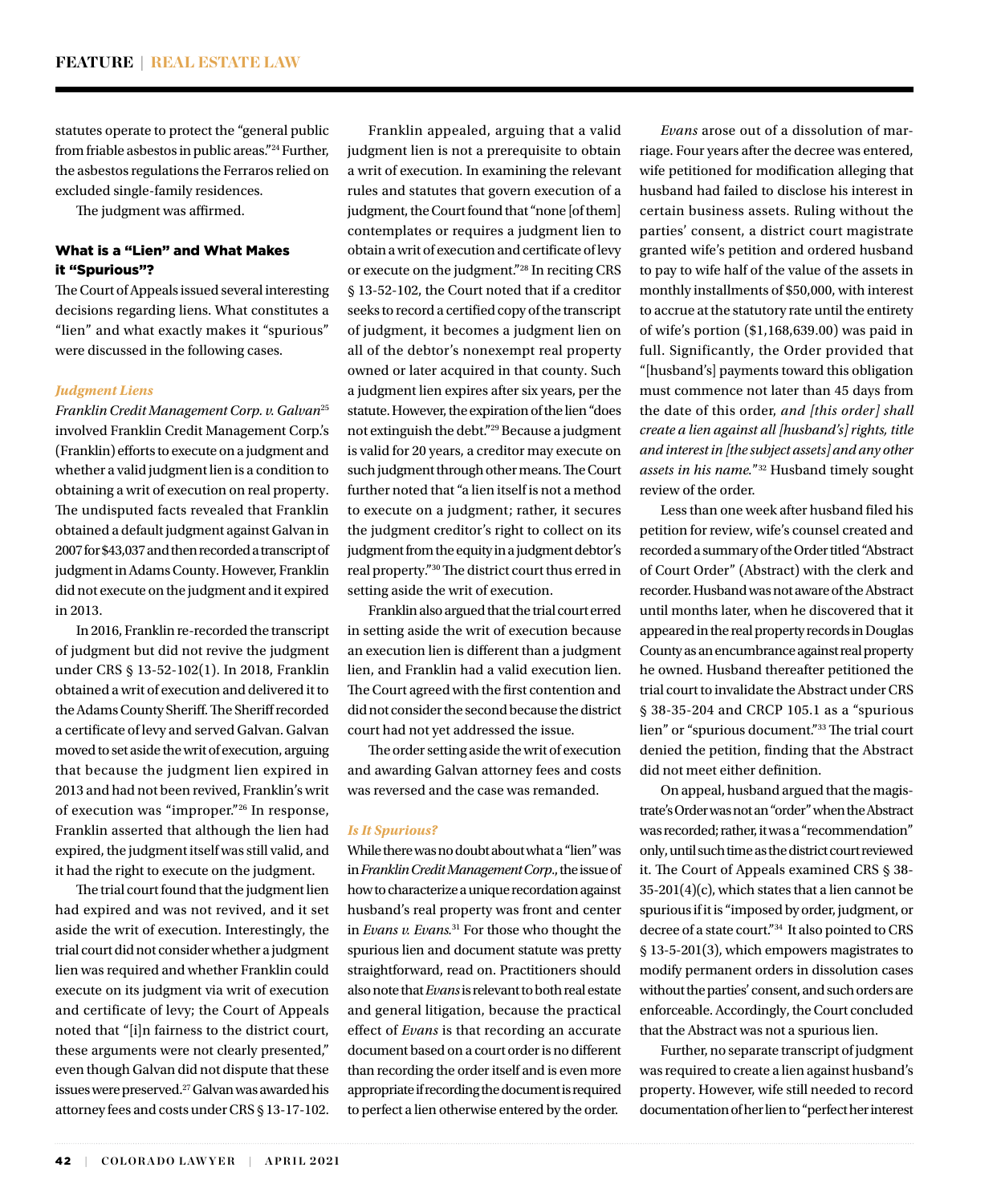in husband's real property," though "Colorado law does not limit the documents that can be recorded to enforce a judicially created lien to 'certified copies of an enforcement order,'" 35 nor must a lien under § 201(4)(c) specifically take the form of a judgment lien.

Husband alternatively argued that the Abstract constituted a "spurious document" because it did not accurately reflect the terms of the Order and was therefore misleading under CRS § 38-35-201(3). The Court rejected these arguments, finding that the Abstract very closely matched the wording of the Order and was not misleading. Further, the Court found that the Abstract must be "patently invalid" to be considered a "spurious document" under CRS § 38-35-201,<sup>36</sup> and because wife advanced a rational argument that the Abstract reflects an enforceable order, it is not patently invalid and is thus not a spurious document.

The order was affirmed.

# *Lis Pendens*

Shortly after *Evans* was decided, the Court of Appeals had occasion to evaluate the "spuriousness" of a lis pendens in *Better Baked, LLC v. GJG Prop. LLC*. 37 This case has some curious factual twists but provides practitioners with the nuts-and-bolts analysis of how CRS §§ 38-35-201 to -204 apply to a lis pendens. The bottom line for practitioners is that if a lis pendens is filed in connection with a present lawsuit in which the relief sought affects the title to real property, the lis pendens is not "spurious," regardless of the likelihood of success on the merits.

Better Baked, LLC (tenant) leased commercial space in a warehouse owned by GJG Property, LLC (landlord). The lease gave tenant a right of first refusal (ROFR) for the five-year lease term. Under the ROFR, if landlord received an offer to sell the property or received and wanted to accept an offer to purchase the property, landlord was required to send tenant a copy of the contract and notice of its intent to make or accept an offer. Tenant would then have the right to purchase the property on the same terms and conditions.

In 2016, tenant brought an action for declaratory relief regarding certain charges under "

Practitioners should also note that *Evans* is relevant to both real estate and general litigation, because the practical effect of *Evans* is that recording an accurate document based on a court order is no different than recording the order itself and is even more appropriate if recording the document is required to perfect a lien otherwise entered by the order.

,,

the lease. The parties settled and the case was dismissed. In August 2017, the Reeds sought to purchase the property. As part of this anticipated sale, tenant and landlord amended tenant's lease to waive and terminate the ROFR. In February 2018, another tenant, Peak Holdings Group, LLC (Peak), then entered into a different purchase agreement with landlord for tenant's property. Peak assigned its rights to Dorenka, LLC. Landlord asserted that tenant's ROFR waiver applied to the pending Dorenka purchase, which tenant disputed. Tenant's counsel recorded a lis pendens against the property that referenced the dismissed action. A few days later, tenant commenced new litigation against landlord and recorded a second lis pendens referencing that action. The new action sought damages and a declaratory judgment that tenant was entitled to exercise the ROFR. Landlord, Peak, and Dorenka (collectively, petitioners) sued tenant to remove both lis pendens as "spurious documents."38

The trial court determined that even if the claims asserted in tenant's second action were meritorious, this "would not affect title to or the right of possession of the Property."39 It concluded that the lis pendens were "goundless, and as such, are spurious and invalid," released both, and assessed fees against tenant.<sup>40</sup>

On appeal, tenant argued that the trial court erred in declaring both lis pendens spurious. Tenant maintained that even if the first lis pendens was invalid due to the earlier dismissal, the second lis pendens was not. The Court of Appeals agreed with tenant's argument that rather than reaching the merits of landlord's waiver defense, the trial court should have asked "only whether, based on the allegations in the complaint concerning the ROFR," the tenant advanced a rational argument based on the evidence or the law that the second action could affect title to real property.<sup>41</sup>

The Court noted that CRS § 38-35-110(1) authorizes the recording of a lis pendens in an action where the relief sought "affects title to real property," and the Colorado Supreme Court interprets this phrase broadly. The recording is proper if the claimant shows that the claim relates to a right of possession, use, or enjoyment of real property. The Court of Appeals found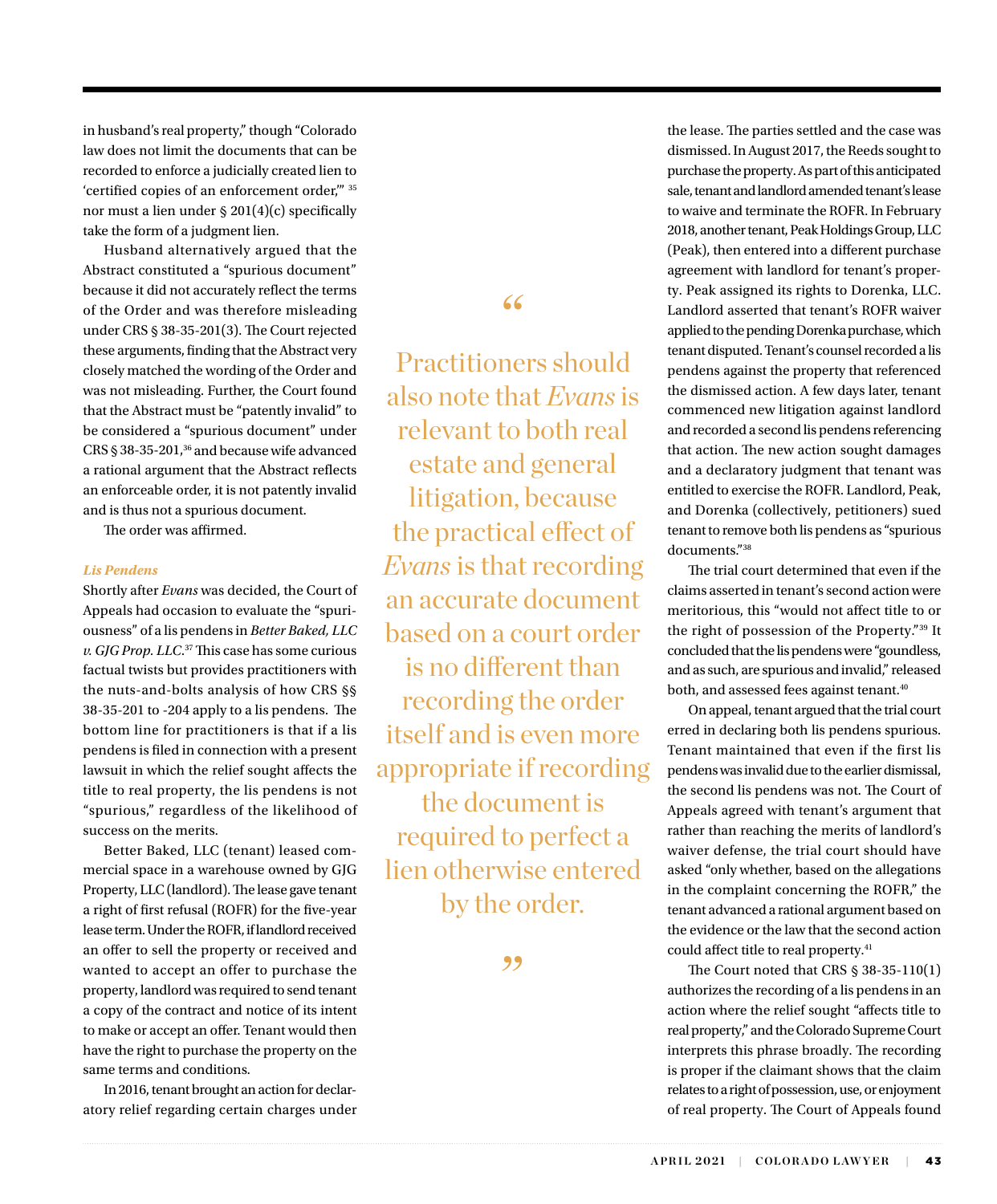that an ROFR is more than a mere contract right and may affect title to real property within the meaning of the statute.

The Court then examined the spurious liens and documents statute, noting that it "protects property owners from frivolous claims used to cloud title as a means of protest or harassment."42 A lis pendens can be a "spurious document" under CRS § 38-35-201(3), but it is not groundless just because the underlying claim may fail.43 Here, although the first lis pendens was groundless (due to the dismissal of the earlier action), the second lis pendens required "more careful examination."44 While this examination required the district court to conduct a show cause hearing, the trial court should have stopped short of reaching the merits of the claims. The Court stated that the trial court "should have focused only on whether the second lis pendens was filed in connection with a present lawsuit in which the relief sought 'affect[s] the title to real property.'"45 Because the second lis pendens was filed in connection with such a lawsuit, it was not groundless or spurious.

The order was affirmed as to the first lis pendens and reversed as to the second.

# Taxation/Land Use Analysis

Continuing its consideration of related concepts, in February 2020 the Colorado Supreme Court, on certiorari review, decided three tax abatement cases46 involving the definition of "residential land" under CRS § 39-1-102(14.4)(a) and what qualifies as such for tax purposes.

In these three consolidated cases out of Summit County, *Mook v. Board of County Commissioners*, *Kelly v. Board of County Commissioners*, and *Hogan v. Board of County Commissioners*, the Court "unravel[ed] the mysteries of what constitutes 'residential land'" under CRS § 39-1-  $102(14.4)(a)$ .<sup>47</sup>The Court then applied its analysis to a fourth case. This analysis matters because residential land is taxed at a much lower rate than vacant land, and many Colorado property owners assert that their combined residential/ vacant parcels qualify as residential land in seeking corresponding tax abatements.

The statute defines "residential land" as "a parcel or contiguous parcels of land under common ownership upon which residential

The bottom line for practitioners is that if a lis pendens is filed in connection with a present lawsuit in which the relief

"

sought affects the title to real property, the lis pendens is not 'spurious,' regardless of the likelihood of success on the merits.

,,

improvements are located and that is used in conjunction with the residential improvements located thereon."48 For undeveloped property to qualify as residential land, "it must be (1) *contiguous* with residential land; (2) *used as a unit* with residential land; and (3) *under common ownership* with residential land."49

# *Contiguous Parcels*

In *Mook*, the parties had an agreement that the residential parcel and the subject parcel did not physically touch because the HOA owned an approximately 17-foot-wide strip of land that completely separated the two properties. An aerial photograph of the parcels at issue is included in the opinion.

The Supreme Court held that this clear lack of contiguity defeated the Mooks' claim to reclassify the subject parcel as residential, affirming the Board of Assessment Appeals (BAA) and Court of Appeals decisions that the plain and ordinary meaning of contiguous is "touching along boundaries often for considerable distances."50

The judgment was affirmed.<sup>51</sup>

## *Used as a Unit*

In *Hogan*, the Hogans owned three parcels of land that formed an "L" shape. One parcel contained their house (residential parcel). A second directly touched the residential parcel and part of their deck extended onto it. The Hogans successfully petitioned to have this parcel's classification changed from vacant to residential (reclassified parcel). The third parcel was the subject of this case. It touched the reclassified parcel, contained an unpaved driveway, but was otherwise undeveloped. It was classified as vacant land. The opinion includes an aerial photograph of the Hogan properties.

The Hogans testified that they used the subject parcel "to walk their dog, gather firewood, park vehicles and a trailer, and secure scenic views with a privacy buffer."52 The county assessor concluded these uses did not constitute using the subject parcel as a unit with the residential and reclassified parcels, and the Board of County Commissioners (BCC) and BAA upheld the vacant land classification.

The Court of Appeals reversed the BAA, holding that the assessor went beyond the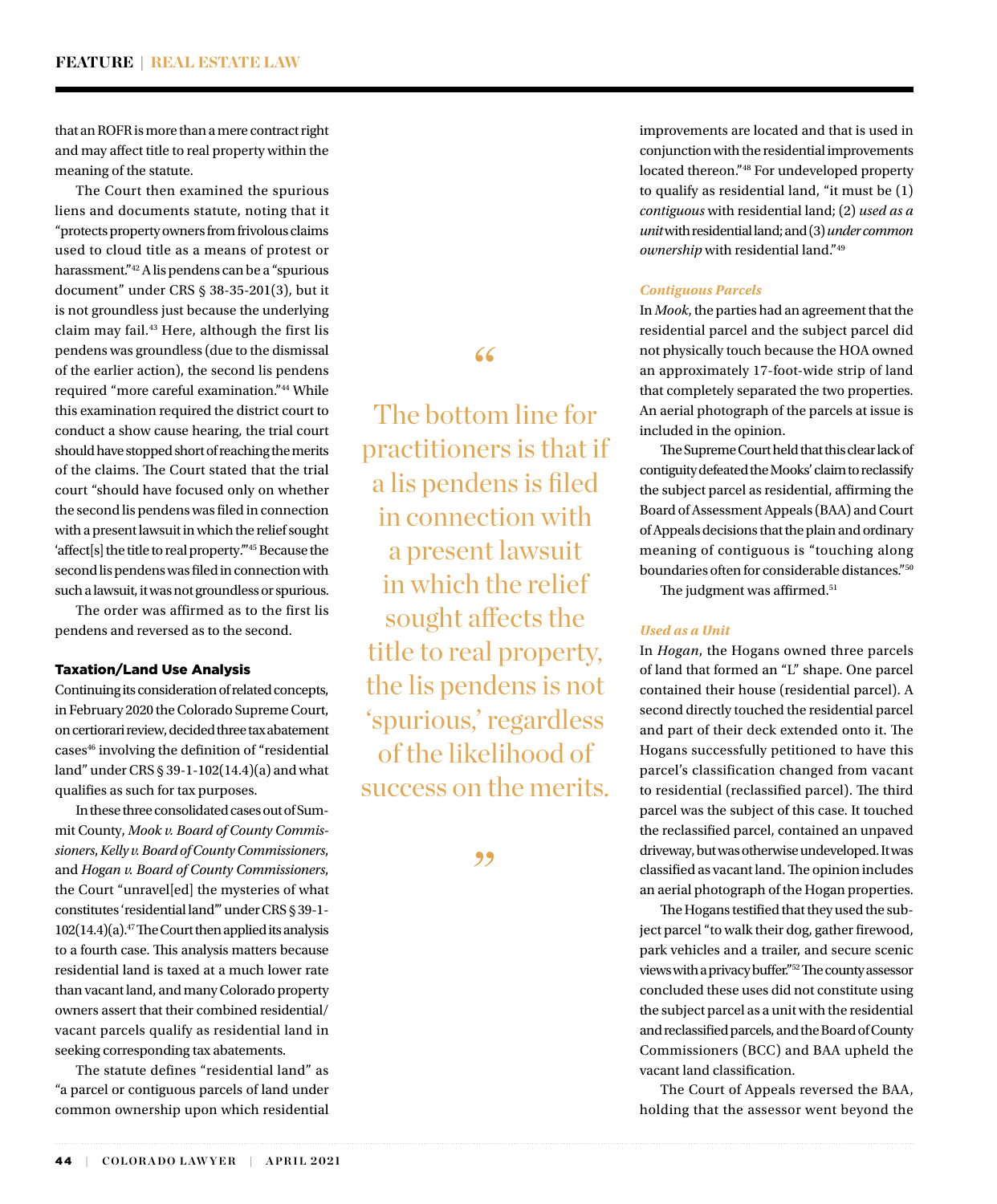

statutory language in following Assessors' Reference Library (ARL) guidelines, and the statute does not require "active" property uses to satisfy the "used as a unit" element.53 It also concluded that each parcel does not have to contain a residential improvement. The case was remanded with directions, but the Supreme Court granted the BCC's petition for certiorari review.

The Supreme Court noted the conflicting conclusions on the "used as a unit" issue in a number of opinions issued by various Court of Appeals divisions.<sup>54</sup> The Supreme Court then agreed with the Court of Appeals' rejection of the legal standards used by the assessor and the BAA and tried to provide some guidance for assessors going forward. In short, the Court held that to satisfy the "used as a unit" requirement a landowner must use multiple parcels of land together as a collective unit of residential property.

The case was remanded to the BAA to make a determination under that standard.

## *Common Ownership*

In *Kelly*, Karen L. Kelly served as the trustee for two separate trusts that each owned a parcel of land. A house was on the residential parcel and the other parcel was undeveloped and classified as vacant land. Title to the residential parcel was held in a qualified personal residence trust, while title to the subject parcel was held in a revocable family trust. Kelly was the settlor, trustee, and beneficiary of both trusts.

Kelly petitioned the BCC to reclassify the subject parcel as residential land. The BCC denied the petition for lack of "common ownership."55 The BAA upheld the BCC, finding the two trusts were separate and distinct legal entities. The Court of Appeals reversed, relying on a broader reading of the word "ownership" and holding that county records establish a presumption of ownership, but that presumption may be rebutted by evidence of a person or entity's right to possess, use, and control the contiguous parcels.56

The Supreme Court held that property ownership is determined according to record title, and assessors are to rely on county records when deciding whether properties are held under "common ownership."57 Because it was undisputed that a different trust owned each parcel, the parcels weren't held under common ownership, and the subject parcel did not qualify as residential land.

The judgment was reversed.

## *Application to* **Ziegler**

In *Ziegler v. Park County Board of County Commissioners*, the Supreme Court considered the "contiguous parcels of land" and "used as a unit" requirements of the "residential land" definition in CRS § 39-1-102(14.4)(a).58

Ziegler owned four parcels of land in Park County. One parcel was classified as residential land. The other three were classified as vacant land and taxed at the higher rate. Ziegler petitioned to reclassify the three parcels as residential land. It was undisputed that Ziegler owned

the four parcels under common ownership, but it was unclear whether they were contiguous or used as a unit. The opinion includes an aerial photograph of the parcels at issue.

 Ziegler testified that he used the property as a recreational mountain ranch for only about four to six weeks a year. The BCC denied Ziegler's petition, and the BAA upheld the determination, finding that the uses of the subject parcels were not essential to the residential improvements, and the parcels did not meet the "used as a unit" requirement.

The Supreme Court applied *Mook* to analyze the contiguity requirement. The Court first held that because parcels 2 and 3 did not touch the residential parcel, they could only be classified as residential if they touched another parcel containing a residential improvement that is "an integral part of the residential use."59 In an amusing "quick example, complete with highly sophisticated clipart," reproduced at the top of this page, the Court demonstrated how a multi-parcel assemblage with an undeveloped parcel would satisfy the contiguity requirement.<sup>60</sup>

The right parcel remains undeveloped but physically touches the middle parcel, which contains a residential improvement that is an integral part of the residential use in the left parcel. However, the BAA didn't make findings on whether the parcels at issue in *Ziegler* satisfy this contiguity test.

The Court then analyzed the "used as a unit" requirement under *Hogan* and found that the BAA and assessor made the same error discussed in *Hogan* by interpreting the "used as a unit"